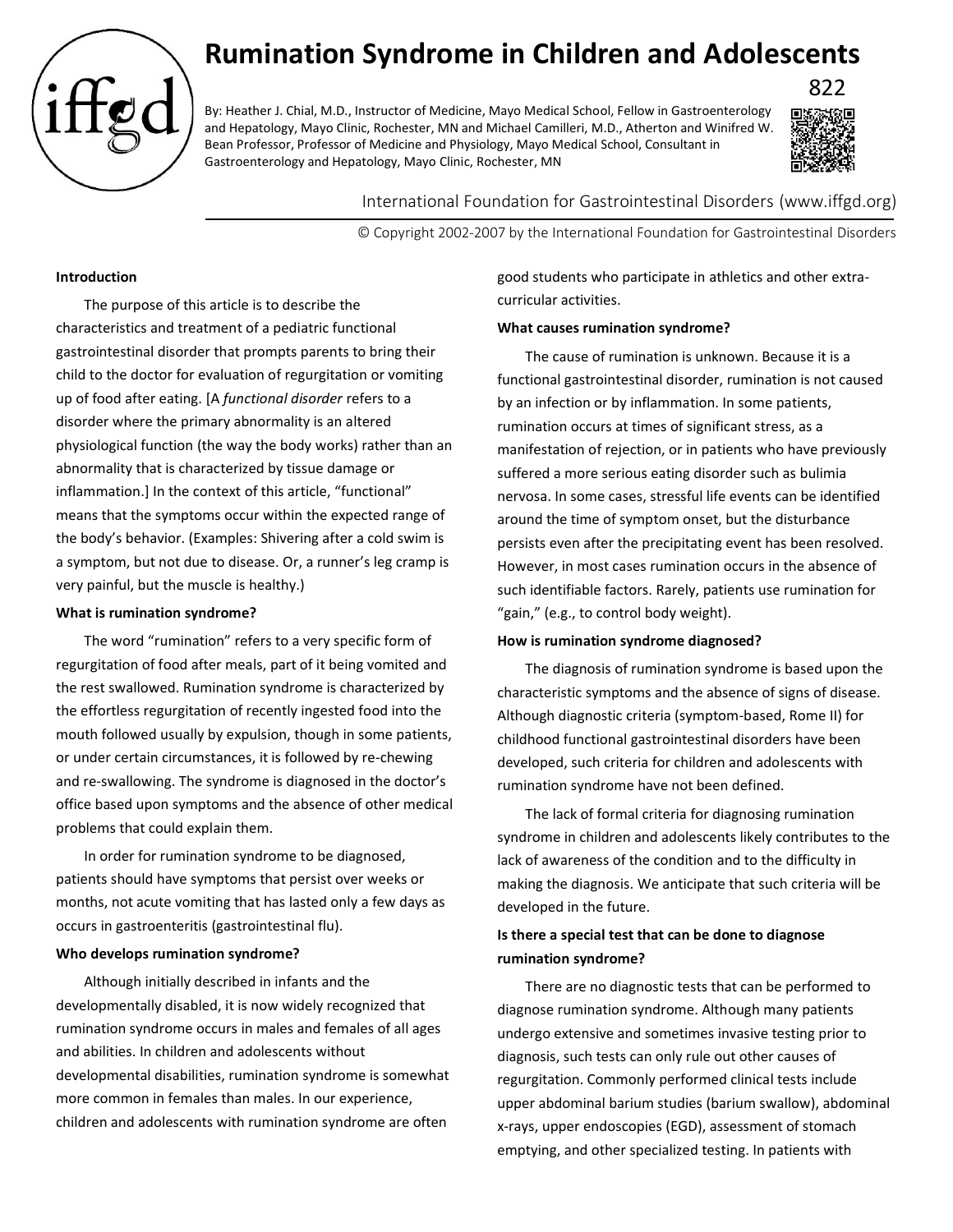rumination syndrome, these studies are nearly always normal. A small number of patients will have mildly delayed emptying of the stomach due to the back and forth motion of food that occurs during rumination. This slows the transfer of stomach contents into the small bowel. Blood tests in patients with rumination are nearly always normal, with the exception of mild electrolyte (sodium, potassium) abnormalities with prolonged and severe rumination.

A more invasive test called gastroduodenal manometry has been performed in patients with rumination syndrome.

**Barium Swallow** – A barium swallow or "upper GI series" is an x-ray test used to examine the upper digestive tract (the esophagus, stomach, and small intestine). These internal organs are normally not visible on x-rays. Swallowing the liquid barium – which temporarily coats the inside lining of the esophagus, stomach, and intestine – allows the outline of these organs to be visible on the x-ray pictures.

**Upper Endoscopy** – Upper Endoscopy (EGD) is an inspection of the esophagus and stomach using a camera on a thin tube that is placed down the throat. It allows doctors to find structural abnormalities and infections in the upper digestive tract and is useful for explaining swallowing or other problems.

**Assessment of Stomach Emptying –** Also called a gastric emptying study, this test evaluates the emptying of food from the stomach. After food mixed with a small amount of radioactive material is consumed, a scanner monitors the amount of radioactivity in the stomach for several hours. In patients with abnormal emptying of the stomach, the food stays in the stomach longer than normal (usually hours) before emptying into the small intestine.

This test involves using a thin tube (catheter) to monitor contractions of the stomach and small intestine. We believe this test should only be performed in cases of suspected intestinal pseudo-obstruction, a very rare condition associated with abnormal motility of the gastrointestinal tract.

# **Do children and adolescents with rumination syndrome have other symptoms, too?**

The primary symptom in rumination syndrome is the regurgitation of recently ingested food. However, many children and adolescents with rumination have additional symptoms. In our experience, other common symptoms include nausea, heartburn, abdominal discomfort, diarrhea, and/or constipation. Patients with additional symptoms may require further medical evaluation before rumination syndrome can be confidently diagnosed.

# **Are there potential complications associated with rumination syndrome?**

There are no significant medical complications resulting from rumination syndrome itself. However, complications may result from extensive and sometimes invasive testing or treatment before the diagnosis is made. Patients frequently miss school due to symptoms, and may even require hospitalization for evaluation and/or management of symptoms prior to diagnosis. The common complications of rumination syndrome are relatively mild and variable and include weight loss, vitamin and mineral deficiencies, and dental problems including cavities and erosion of enamel caused by stomach acid. Fortunately, with appropriate treatment, many of the complications associated with rumination syndrome are reversible.

# **What else can cause symptoms seen in rumination syndrome?**

There are many different causes of persistent regurgitation and vomiting including abnormal stomach emptying (gastroparesis), gastroesophageal reflux disease (GERD), blockage of the intestine (mechanical obstruction), abnormal motility of the intestine without blockage (intestinal pseudo-obstruction), eating disorders such as anorexia and bulimia nervosa, and medication side effects. However, the typical pattern and timing of symptoms allows the differentiation of rumination from other conditions.

### **How is rumination syndrome treated?**

Because rumination is a learned behavior, the treatment of this condition involves behavioral modification. The current behavioral treatment for rumination syndrome consists of habit reversal using special breathing techniques to compete with the urge to regurgitate. Habit reversal techniques are used in such a way that the target behavior (rumination) is eliminated by the consistent use of an incompatible or competing behavior. The rumination behavior is eliminated because rumination and the competing response cannot be performed at the same time.

In our experience, medications are not helpful at improving symptoms. Operations such as fundoplication [a surgical procedure in which the upper part of the stomach is wrapped around the lower esophagus] to inhibit regurgitation of stomach contents have not proven to be effective in the setting of rumination, and adult patients who received the operation had considerable upper abdominal discomfort after meals, though the regurgitation was stopped.

In general, early intervention with behavioral treatment is recommended in order to reduce adverse consequences